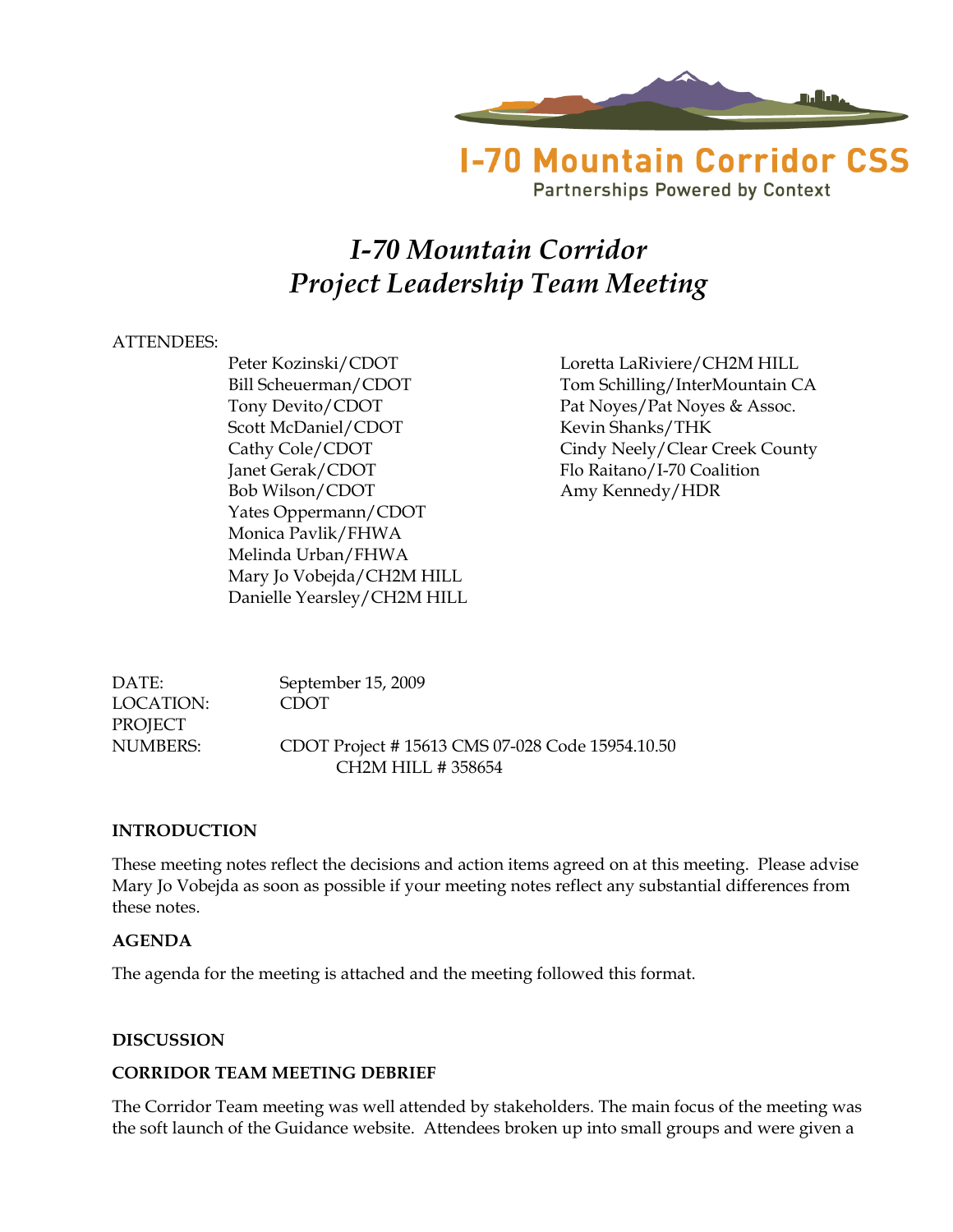chance to explore the website by doing a scavenger hunt. As expected, the interactive maps were a huge hit and the groups spent the most time in that section of the website.

# **Facilitators at each group transcribed comments as people were exploring the website. These comments are attached to this summary for PLT review.**

At the end of the meeting the stakeholders were given the website address and encouraged to explore it on their own and provide additional comments. It was explained that the website is available unchanged for the next few weeks for legal and regulatory compliance review. Peter Kozinski will be sending out an email to CDOT staff at headquarters and in the two regions asking for their review comments. He will copy Cindy Neely and Flo Raitano on the email so they can share the website with other stakeholders.

The website will remain unchanged for approximately three weeks so that everyone is reviewing the same material. During the review period, Peter will set up a meeting with DTD staff to get their input. Meetings are also scheduled to present the website to FHWA and the I-70 Coalition.

# **ROLL OUT PLAN FOR CSS – WHAT IS IMPORTANT?**

There is concern that the CSS will not be effectively implemented on individual projects because there will be PLT members who do not fully understand the concept. The group agreed that PLT roles should be clearly defined and included on the website. There will also be several CSS checklists on the website to help the project PLTs know if they are on track.

Scott McDaniel said that Peter Kozinski will be working closely with the CDOT project managers and the project PLTs to ensure CSS is being used. **A CDOT Roles and Responsibilities will be drafted and presented to this PLT for review and approval.** Resurrecting the CSS Training for resident engineers is also very important.

Another area of concern is consultant's lack of finesse in CSS.

Maintenance of the website is a big concern. Changes to the maps are added as layers and other information is provided by links to other websites so that minimal maintenance will have to be done on the Guidance website. Erik Kulvinskas/CDOT will know if it is necessary to archive a website snapshot prior to making changes.

CDOT Project Managers will be responsible for adding their projects to the website. Instructions will be included on the website for getting this done.

Monica Pavlik agreed that adding layers to the maps will be invaluable when documenting historical information for Tier 2 projects.

The group agreed that Twittering or a blog should not be part of the Guidance website and, if implemented should be hosted by someone other than CDOT.

# **SCHEDULE**

The Website is expected to be fully operational by the end of the year. Work on the Historic Multi-Property Document, the Aesthetics and SWEEP Working Groups, and the Idaho Springs Visioning project continues. There will be one more Corridor Team Meeting in the spring to present these products to the stakeholders.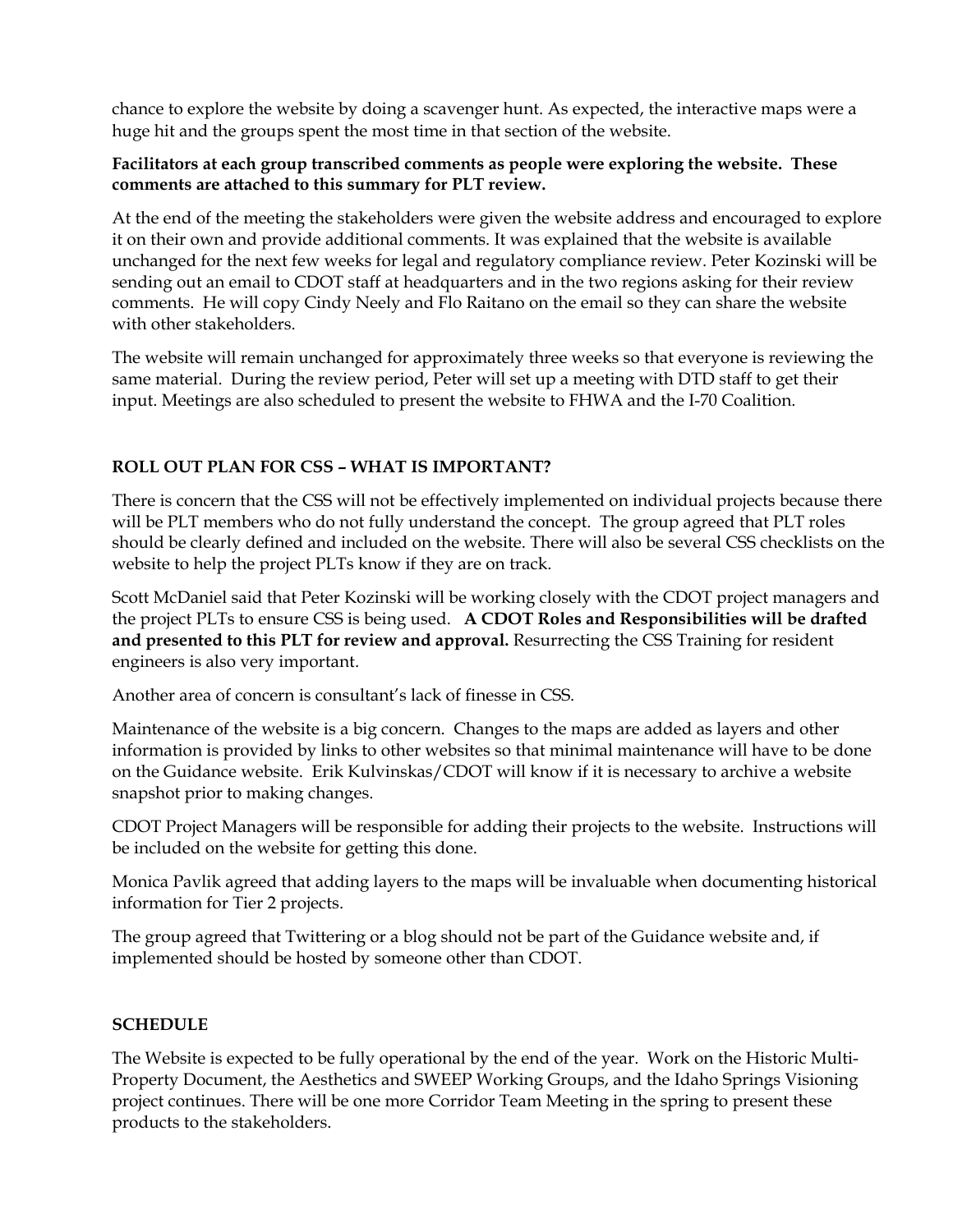The group agreed that it is very important to keep the I-70 CSS project going until the PEIS is complete and to be able to provide CSS guidance on upcoming corridor projects.

# **NEXT PLT MEETING**

The group agreed that they would like to review the Aesthetics Working Group product before it is presented to the stakeholders. A review of the Historic Multi-Property Document may be able to be done via email instead of a meeting.

Another PLT meeting is scheduled for December 15<sup>th</sup> from 9:00 - 11:00 in the Trail Ridge Conference Room at CDOT in Golden. Additional PLT meetings can be scheduled on an "as-needed" basis if there are topics that need to be discussed face to face.

# **MISCELLANEOUS**

Flo Raitano will be leaving the I-70 Coalition at the end of September. The group agreed that another Coalition member should be appointed to the I-70 CSS PLT.

The meeting was adjourned at 11:00 am.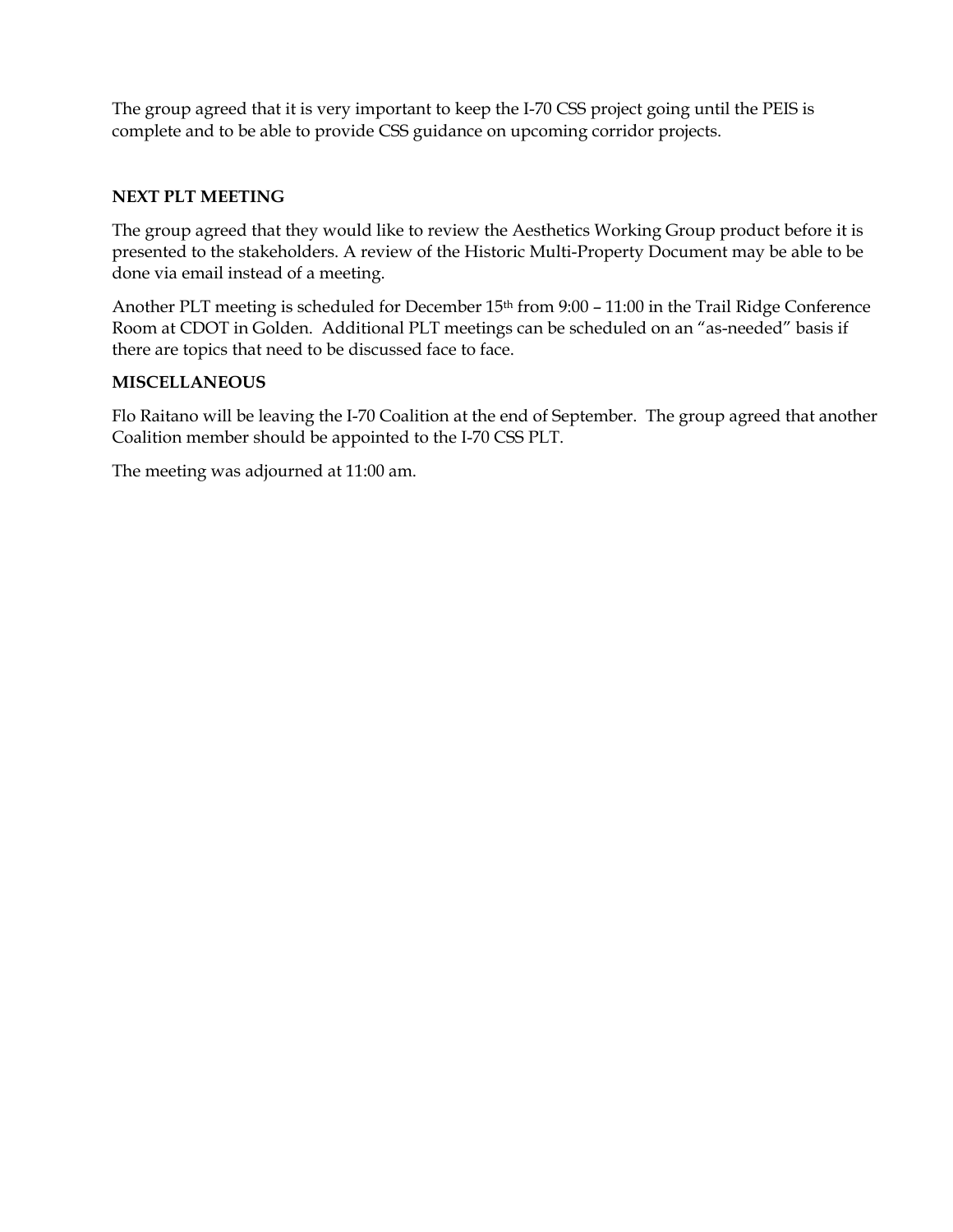



# *I-70 CSS*

*Project Leadership Team Meeting* 

CDOT Project Number 15613 CMS 07-028 CDOT Code 15954.10.50 CH2M HILL Project Number 358654

> Tuesday, September 15, 2009 9:30 a.m. to 11:30 a.m.

# **AGENDA**

- **1.** Corridor Team Debrief
- **2.** Schedule and roll out plan for CSS what is important?
- **3.** Next PLT Meeting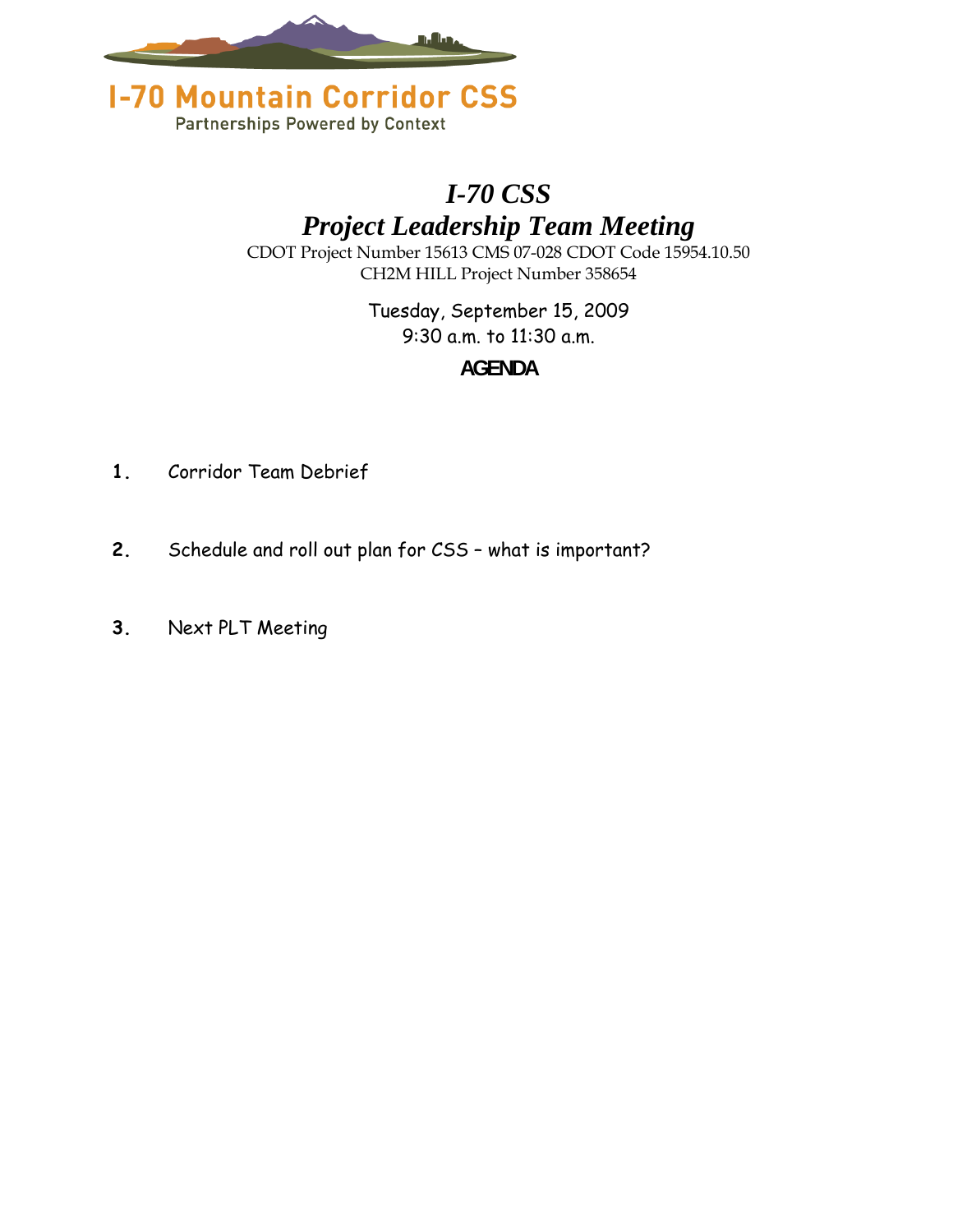

**I-70 CSS Corridor Team Meeting Soft Launch of Website Comments September 11, 2009** 

#### **Maps**

Hard to decipher map layers

Takes a long time to load map data. Without high-speed connection, users may have problems

Appears to all be resource data. Suggest also including engineering and traffic data given users

No specific map reference for Lynx. Move to TES, also needs habitat information

Wildlife – Wildlife Interference Zones (LIZs)

Environmental Data Label – spell out TES. TES Species is redundant

Capitalize ALIVE - Inventory

Do the subset areas come off with click of main layer?

Local zoning should eventually be included. Also future land use planning resources (available data)

How will you ensure data on maps is up to date and corrected if wrong? Ever-evolving data must be included. Mechanism should be established.

No ITS included, would be good in mile markers

There should be a way to select/deselect all environmental data on the map

Change  $\blacktriangleright$  to +

Unclick all functions. Default to "all-off"

Information on limits to geographic data – within 500 feet, can that be changed?

Some data is not showing

Rename Aesthetics Maps to indicate location

Sylvan Lake is in the wrong place (it's south of Eagle)

Expanding Bio-Resources

Add identity control to six-foot shortcut bar

Clear and select all controls on Environmental Data layer and global tab

Can cursor change shape when in Identity mode?

Show only active layer information in Identity Box

Print map with legend of layers

Need a print button for Maps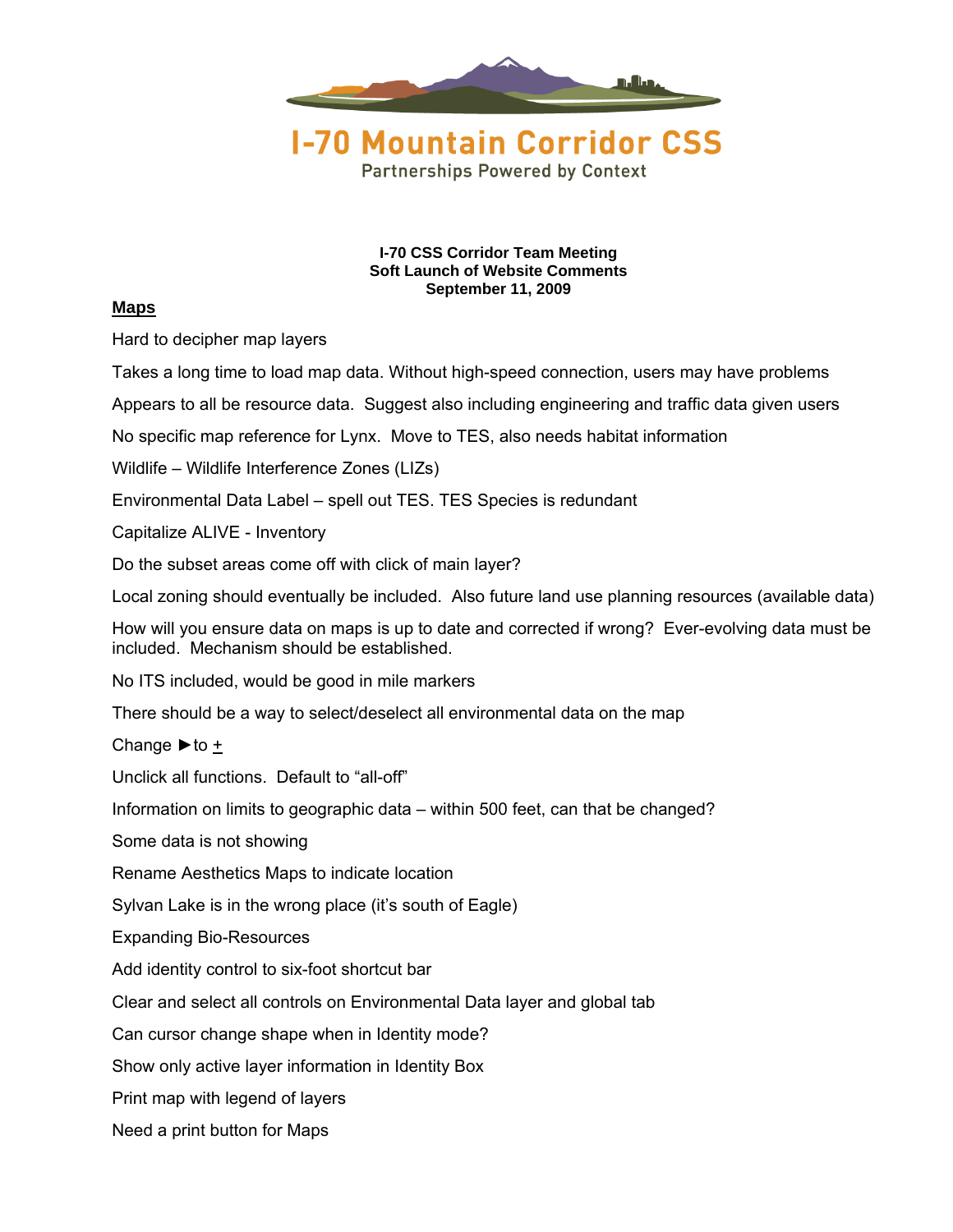Have ability to save as a .jpg Have ability to save settings Have a layer that includes municipality/county layers Show mill sites Add keys for data layer attributes (e.g. geologic hazards, rock slide severity) what do codes mean? Include landslide data (it exists in CDOT GIS System) See David Thomas Loveland Ski area needs a label. Others? Label the milepost to post line Identity – PEIS: Show chapter, section, reports that are pertinent. Include references Corridor Guidance seems like a document but it is maps. Make it clear it is a set of maps. Could the Aesthetics Maps be made into GIS layers for the overall map? Map drop-downs hide and unhide too quickly What is the blinking "i"? Add Historic Districts and Historic Properties to maps Need street and aerial image at the same time Map side menu is difficult to manage and to navigate when they are open **Miscellaneous** Links to plans/master plans. Good if included in Corridor Guidance Include Access Control Plans as available Can't move dialog box out of the way, it would be nice to move it Should be able to click through on the graphics for the 6-Step Process and Life Cycle Phases and have it linked Broken link in Phase 2 Project Development (in text) Lots of steps and phases and numbers and levels – could this be clarified? Amendment Process like in text takes you to a web page that could be clearer Must See/Must Do: Enhance the title to make it more eye-catching. Needs a bigger/bolder menu Decision Process – make graphic clickable Should include programmatic agreement for Cultural Resources Who on the PLT is responsible for CSS? It's not state clearly enough! Clarify who would be the CSS champion on all projects. Concerned about smaller projects. Champion of CSS has to own the Decision Process to ensure first two steps happen Needs to be more specific on how community members are chosen Clarify when PLTs are developed on all projects. Some PLTs are being developed at design phase;

shouldn't it be at project development phase?